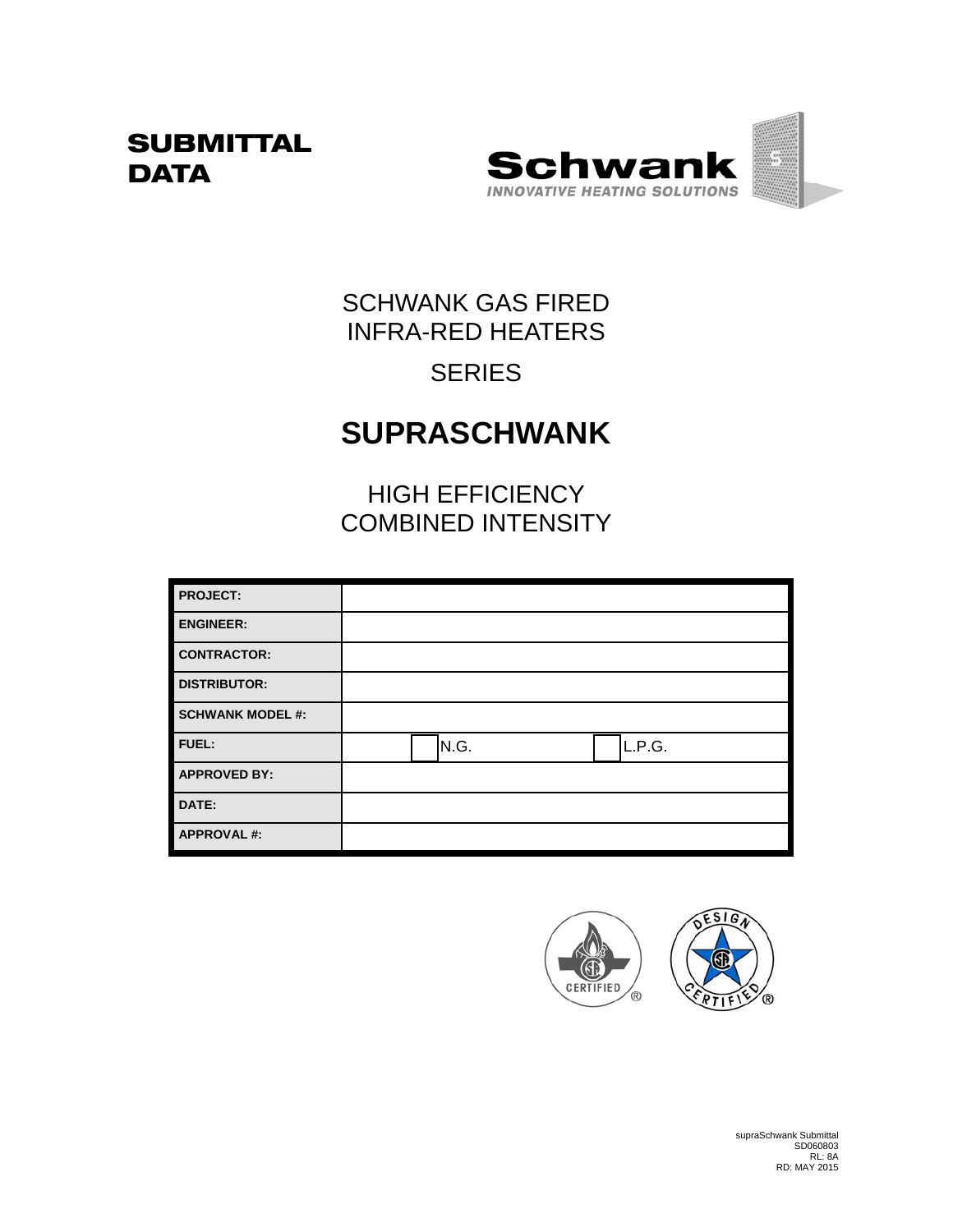#### **NOTICE:**

Schwank reserves the right to make changes to equipment and specifications without obligation or notification.

This publication, or parts thereof, may not be reproduced in any form, without prior written consent from Schwank.

Unauthorized use or distribution of this publication is strictly prohibited.

**Schwank**  5285 Bradco Boulevard, Mississauga, Ontario, CANADA L4W 2A6

 2 Schwank Way Waynesboro, Georgia, USA, 30830

Customer and Technical Services Phone: 1-877-446-3727 Fax: 1-866-361-0523

e-mail: csr@schwankgroup.com

#### **www.schwankgroup.com**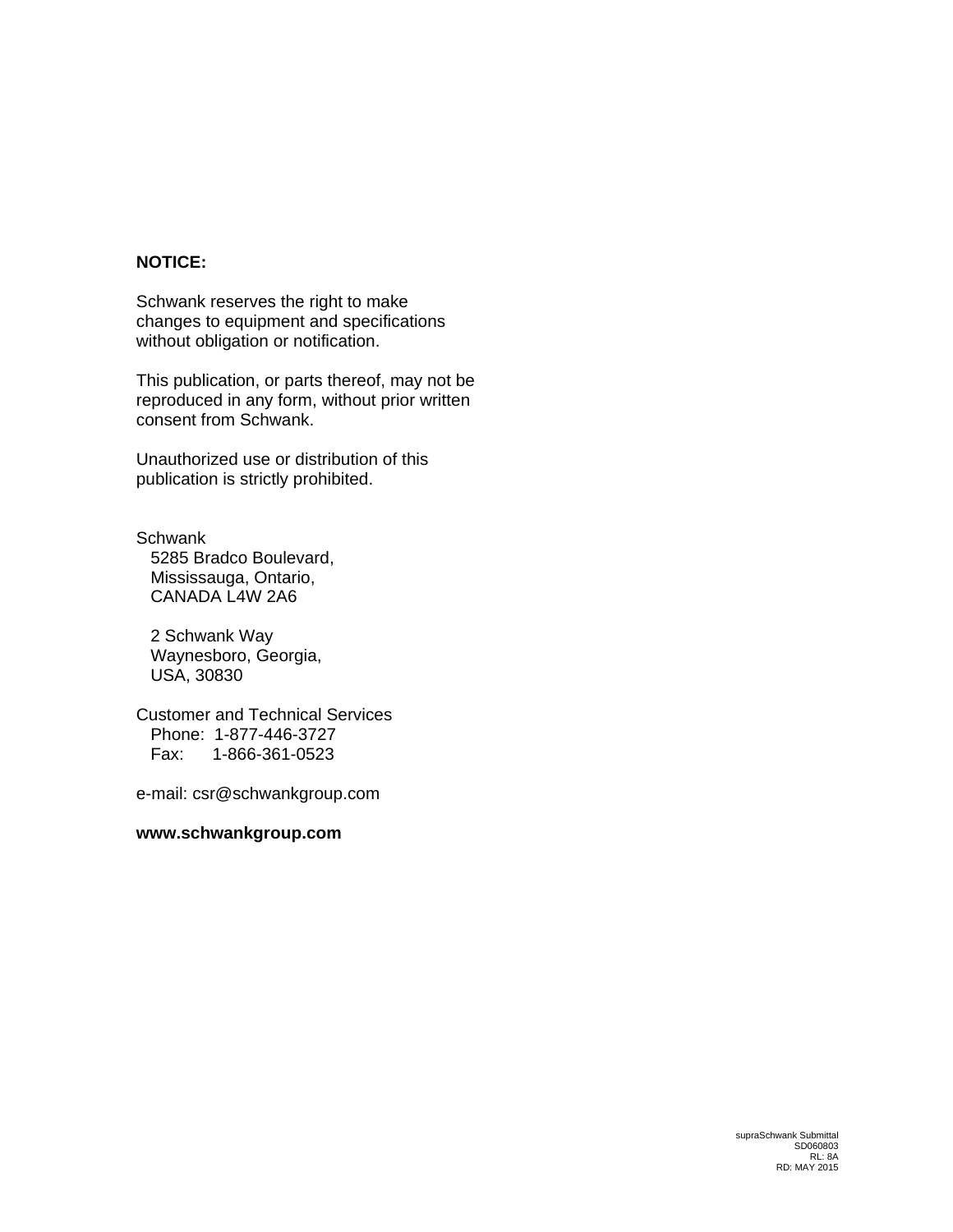#### **DIAGRAMS AND SPECIFICATIONS:**

#### **SUPRASCHWANK COMBINED INTENSITY HEATER**



#### **SPECIFICATIONS**

| <b>QTY</b>                    |              | <b>DIMENSION</b> |          | <b>INPUT</b> |      | <b>OUTPUT</b> |      | <b>WEIGHT</b> |      |
|-------------------------------|--------------|------------------|----------|--------------|------|---------------|------|---------------|------|
| <b>THIS</b><br><b>PROJECT</b> | <b>MODEL</b> | A (inches)       | $A$ (mm) | <b>Btuh</b>  | kW   | <b>Btuh</b>   | kW   | LB            | KG   |
|                               | Supra 10     | 23.87            | 606      | 29,500       | 8.6  | 22,800        | 6.7  | 37            | 16.8 |
|                               | Supra 15     | 34.50            | 876      | 44,000       | 12.9 | 35,600        | 10.4 | 53            | 24.0 |
|                               | Supra 20     | 45.75            | 1162     | 59,000       | 17.3 | 47,800        | 14.0 | 62            | 28.1 |
|                               | Supra 30     | 67.50            | 1715     | 88,500       | 25.9 | 71,700        | 21.0 | 82            | 37.2 |

#### **GAS SUPPLY**

| <b>GAS TYPE</b> | <b>PRESSURE</b>                                               |                                                                  |                                 | <b>GAS INLET</b> |
|-----------------|---------------------------------------------------------------|------------------------------------------------------------------|---------------------------------|------------------|
| <b>NATURAL</b>  | <b>MINIMUM LINE</b><br><b>MAXIMUM LINE</b><br><b>MANIFOLD</b> | 1.5 kPa<br>6" w.c.<br>3.5 kPa<br>14" w.c.<br>1.25 kPa<br>5" w.c. |                                 | $1/2$ " MPT      |
| <b>PROPANE</b>  | <b>MINIMUM LINE</b><br><b>MAXIMUM LINE</b><br><b>MANIFOLD</b> | $11"$ w.c.<br>14" w.c.<br>$10"$ w.c.                             | 2.8 kPa<br>3.5 kPa<br>$2.5$ kPa |                  |

#### **ELECTRICAL: 24V AC, 60 HZ, 0.8 AMPS, 20 VA**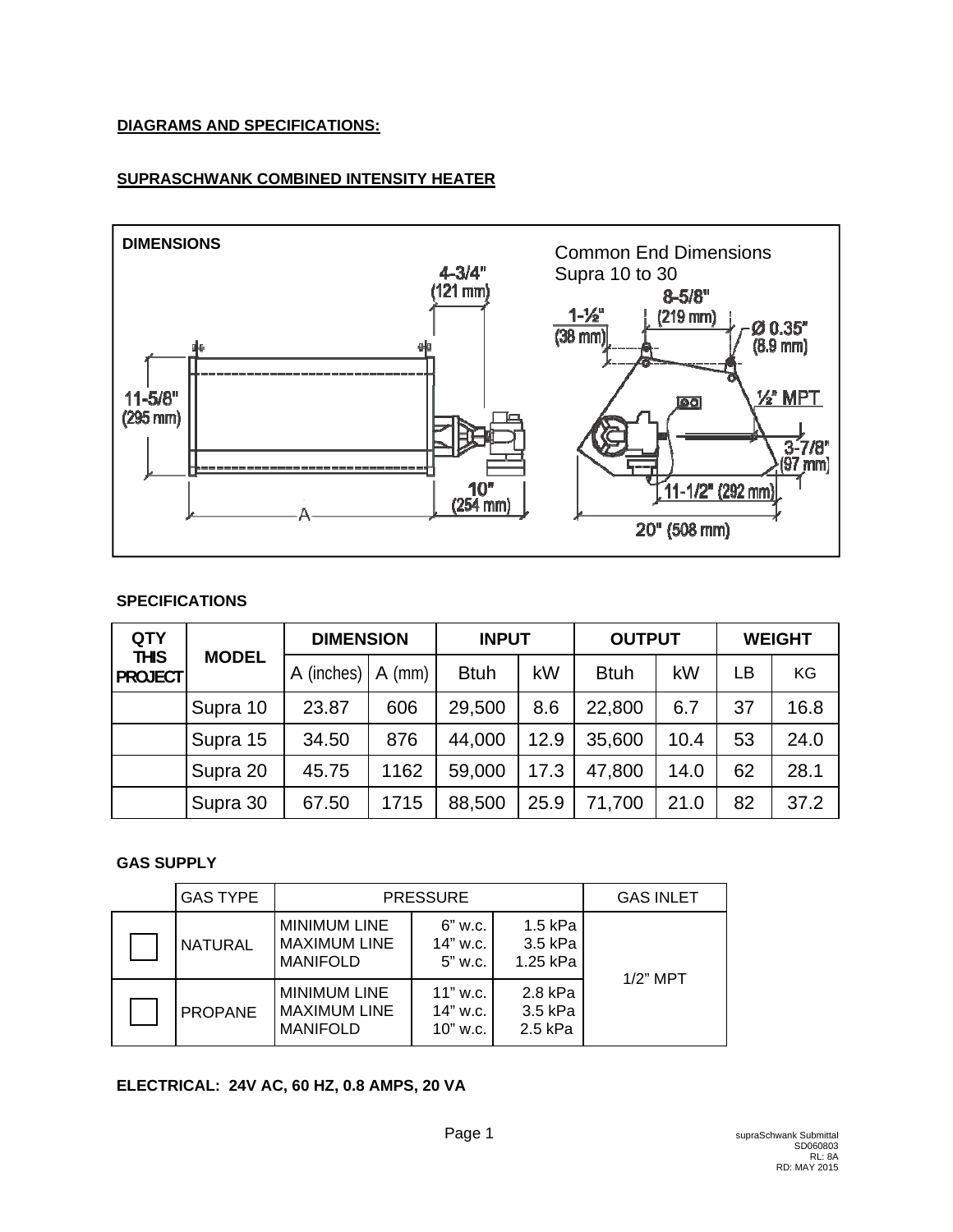

#### **SUGGESTED MOUNTING DISTANCES FOR COMFORT\***

|          |                      | <b>MODEL</b>  | <b>MINIMUM HEIGHT</b><br><b>ABOVE FLOOR</b><br>$\langle C \rangle$ | <b>MAXIMUM</b><br><b>DISTANCE</b><br><b>BETWEEN HEATERS</b><br>2 > | <b>MAXIMUM</b><br><b>DISTANCE</b><br><b>BETWEEN ROWS</b><br>< Y > |  |
|----------|----------------------|---------------|--------------------------------------------------------------------|--------------------------------------------------------------------|-------------------------------------------------------------------|--|
|          | Supra 10             |               | 15' (4600 mm)                                                      | 25' (7600 mm)                                                      | 30' (9000 mm)                                                     |  |
|          | Supra 15<br>Supra 20 |               | 18' (5500 mm)                                                      | 30' (9200 mm)                                                      | 40' (12000 mm)                                                    |  |
|          |                      |               | 20' (6100 mm)                                                      | 35' (11000 mm)                                                     | 50' (15000 mm)                                                    |  |
| Supra 30 |                      | 24' (7300 mm) | 45' (14000 mm)                                                     | 70' (21000 mm)                                                     |                                                                   |  |

\*These Mounting distances are suggested and are subject to on site conditions. If in doubt, please contact your Schwank distributor.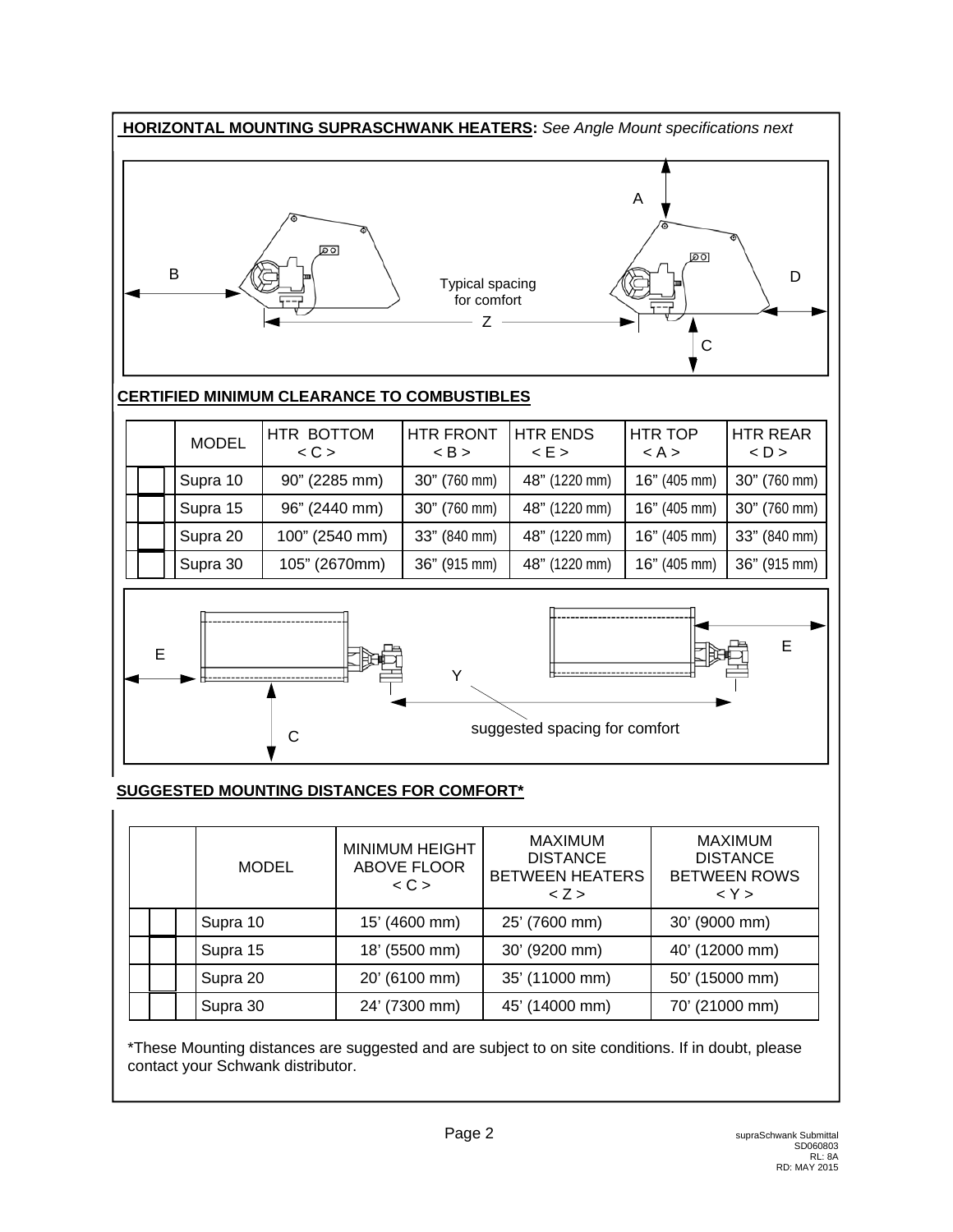

#### **CSA APPROVED MINIMUM CLEARANCE TO COMBUSTIBLES**

|  | <b>MODEL</b> | <b>REAR OF</b><br><b>HEATER</b><br>$<$ D $>$ | TOP OF<br><b>HEATER</b><br>< A > | <b>FRONT OF</b><br><b>HEATER</b><br>$\langle$ B $>$ | <b>ENDS OF</b><br><b>HEATER</b><br>$\leq$ E $>$ | <b>BOTTOM OF</b><br><b>HEATER</b><br>< C |
|--|--------------|----------------------------------------------|----------------------------------|-----------------------------------------------------|-------------------------------------------------|------------------------------------------|
|  | Supra 10     | $8"$ (205 mm)                                | $(610 \text{ mm})$<br>24"        | 66" (1680 mm)                                       | 48" (1220 mm)                                   | 36" (915 mm)                             |
|  | Supra 15     | $8"$ (205 mm)                                | $(610 \text{ mm})$<br>24"        | 66" (1680 mm)                                       | 48" (1220 mm)                                   | 36" (915 mm)                             |
|  | Supra 20     | $8"$ (205 mm)                                | $(610 \text{ mm})$<br>24"        | 69" (1750)                                          | 48" (1220 mm)                                   | 36" (915 mm)                             |
|  | Supra 30     | $8"$ (205 mm)                                | $(610 \, \text{mm})$<br>24"      | 72" (1830)                                          | 48" (1220 mm)                                   | 36" (915 mm)                             |

\* Reflector with venturi must be in upper position

### **SUGGESTED MOUNTING DISTANCE FROM BURNER FOR COMFORT\*\***



|  | <b>MODEL</b> | <b>MINIMUM</b><br><b>HEIGHT TO</b><br><b>FLOOR</b><br>< C | <b>FRONT OF</b><br><b>HEATER</b><br>< B > | <b>MAXIMUM</b><br><b>DISTANCE</b><br><b>BETWEEN HEATERS</b><br>< Y > | <b>MAXIMUM</b><br><b>DISTANCE</b><br><b>BETWEEN ROWS</b><br>2 > |
|--|--------------|-----------------------------------------------------------|-------------------------------------------|----------------------------------------------------------------------|-----------------------------------------------------------------|
|  | Supra 10     | 13' (4000 mm)                                             | 13' (4000 mm)                             | 25' (7600 mm)                                                        | 50' (15000 mm)                                                  |
|  | Supra 15     | 16' (4900 mm)                                             | 16' (4900 mm)                             | 30' (9200 mm)                                                        | 75' (23000 mm)                                                  |
|  | Supra 20     | 18' (5500 mm)                                             | 18' (5500 mm)                             | 35' (11000 mm)                                                       | 100' (30000 mm)                                                 |
|  | Supra 30     | 21' (6400 mm)                                             | 21' (6400 mm)                             | 45' (14000 mm)                                                       | 145' (44000 mm)                                                 |

\*\* These mounting distances are suggested and are subject to site conditions. If in doubt, please contact your Schwank distributor.